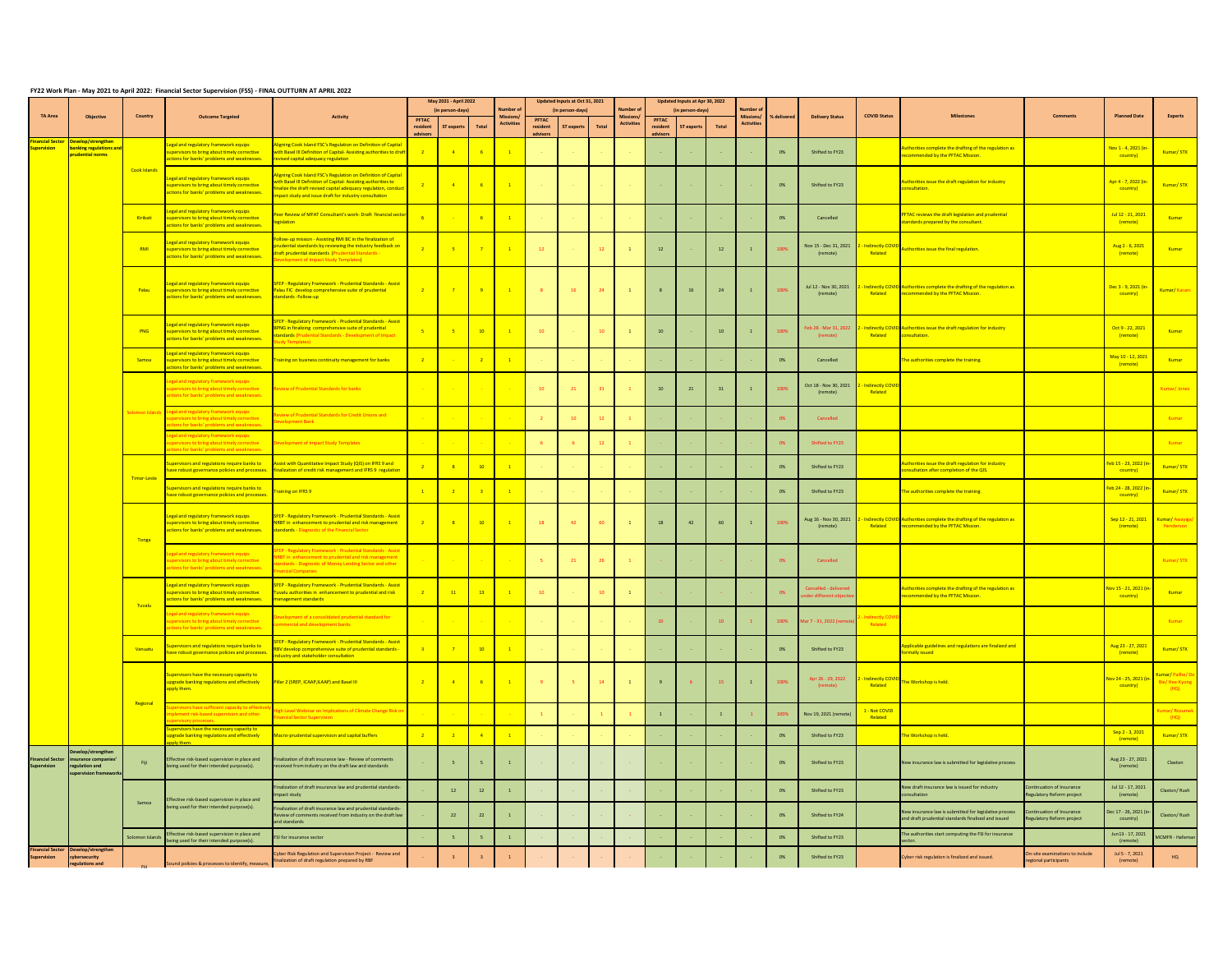|                             |                                                                                          |                 |                                                                                                                   |                                                                                                                                                                     | May 2021 - April 2022<br>(in person-days) |                          |                 | Vumber                        | Updated Inputs at Oct 31, 2021<br>(in person-days) |            |          | lumber                               | Updated Inputs at Apr 30, 2022<br>(in person-days) |                   |       | umber                                |          |                                                            |                             |                                                                                                                                      |                                                                      |                                     |                        |
|-----------------------------|------------------------------------------------------------------------------------------|-----------------|-------------------------------------------------------------------------------------------------------------------|---------------------------------------------------------------------------------------------------------------------------------------------------------------------|-------------------------------------------|--------------------------|-----------------|-------------------------------|----------------------------------------------------|------------|----------|--------------------------------------|----------------------------------------------------|-------------------|-------|--------------------------------------|----------|------------------------------------------------------------|-----------------------------|--------------------------------------------------------------------------------------------------------------------------------------|----------------------------------------------------------------------|-------------------------------------|------------------------|
| TA Area                     | Objectiv                                                                                 | Country         | <b>Outcome Targeted</b>                                                                                           |                                                                                                                                                                     | <b>PETAC</b>                              |                          |                 | Missions<br><b>Activities</b> | PETAC                                              |            |          | <b>Missions</b><br><b>Activities</b> | PETAC                                              |                   |       | <b>Missions</b><br><b>Activities</b> | delivere | <b>Delivery Status</b>                                     | <b>COVID Status</b>         |                                                                                                                                      | Comments                                                             | <b>Planned Date</b>                 | <b>Experts</b>         |
|                             |                                                                                          |                 |                                                                                                                   |                                                                                                                                                                     | resident                                  | ST experts               | Total           |                               | resident                                           | ST experts | Total    |                                      | resident                                           | <b>ST</b> experts | Total |                                      |          |                                                            |                             |                                                                                                                                      |                                                                      |                                     |                        |
|                             |                                                                                          |                 | nonitor and control cyber risks.                                                                                  | Cyber Risk Regulation and Supervision Project - third<br>mponent - onsite examination                                                                               |                                           | $12\,$                   | 12              |                               |                                                    |            |          |                                      |                                                    |                   |       |                                      | 0%       | Shifted to FY23                                            |                             | yber Risk on-site examination framework implementer                                                                                  |                                                                      | an 31 - Feb 11, 20<br>(in-country)  | STX                    |
|                             |                                                                                          | PNG             | und policies & processes to identify, measure<br>nitor and control cyber risks.                                   | Cyber Risk Regulation and Supervision Project - third<br>mponent - onsite examination                                                                               |                                           | 10                       | 10              |                               |                                                    |            |          |                                      |                                                    |                   |       |                                      | 0%       | Shifted to FY23                                            |                             | Cyber Risk on-site examination framework implemente                                                                                  | In-site examinations to include<br>egional participants              | Mar 7 - 16, 2022 (i<br>country)     | <b>STX</b>             |
|                             |                                                                                          | Samoa           | und policies & processes to identify, measure<br>onitor and control cyber risks.                                  | Cyber Risk Regulation and Supervision Project - third<br>mponent - onsite examination                                                                               |                                           | 10                       | 10              |                               |                                                    |            |          |                                      |                                                    |                   |       |                                      | 0%       | Shifted to FY23                                            |                             | yber Risk on-site examination framework implemente                                                                                   | Y22 - On-site examinations to<br>clude regional participants         | far 17 - 26, 2022 (i<br>country)    | <b>STX</b>             |
|                             |                                                                                          | Tonga           | und policies & processes to identify, measure<br>nitor and control cyber risks.                                   | Cyber Risk Regulation and Supervision Project - third<br>mponent - onsite examination                                                                               |                                           | 12                       | 12              |                               |                                                    |            |          |                                      |                                                    |                   |       |                                      | 0%       | Shifted to FY23                                            |                             | lyber Risk on-site examination framework implementer                                                                                 | <b>FY22 - On-site examinations to</b><br>clude regional participants | Mar 28 - Apr 6, 207<br>(in-country) | <b>STX</b>             |
|                             |                                                                                          | Regional        | d effectively apply them.                                                                                         | pervisors have capacity to upgrade regulations Cyber Risk Regulation and Supervision Project - Second<br>component - online training by HQ (Building Cyber Resilier |                                           | $\overline{\phantom{a}}$ |                 |                               |                                                    |            |          | $\overline{1}$                       | $\mathbf{1}$                                       |                   |       | $\mathbf{1}$                         | 100%     | Oct 5 - 7, 2021 (remote                                    | 1 - Not COVID<br>Related    | he training course is held.                                                                                                          |                                                                      | Jun 1 - 5, 2021<br>(remote)         | nar/MCMFR<br>Ravikumar |
| inancial Sect               | plement a risk-ba<br>(PAR) noisius<br>ystem and upgrade<br>other supervisory<br>rocesses | Cook Islands    | pervisors have sufficient<br>sk monitoring and strengthen banking<br>upervision processes.                        | frastructure/systems in place to improve credit To review the draft supervisory manual prepared by the CI-                                                          |                                           |                          | 10              |                               | 15                                                 |            | 15       | $\overline{1}$                       | 15                                                 |                   | 15    |                                      | 100%     | Aug 9 - Nov 30, 2021<br>(remote)                           | 1 - Not COVID<br>Related    | The supervisory manual is finalized and adopted by the                                                                               |                                                                      | May 10 - 16, 2021<br>(remote)       | Kumar                  |
|                             |                                                                                          | Kiribati        | nd procedures for RBS implementation                                                                              | engthened institutional structure, operations, SFEP - Off-site financial risk analysis including training -<br>Mission-1                                            | $\mathbf{R}$                              | $\mathbf{q}$             | 12              | $\mathbf{1}$                  |                                                    |            |          |                                      |                                                    |                   |       |                                      | 0%       | Shifted to FY23                                            |                             | The authorities start receiving data from banks in the<br>revised prudential returns and producing financial risk<br>nalysis reports |                                                                      | lan 4 - 15, 2022 (i<br>country)     | Kumar/ STX             |
|                             |                                                                                          | Palau           | rengthened institutional structure, operation<br>nd procedures for RBS implementation                             | SFEP - Review of off-site financial risk analysis framework                                                                                                         | 6                                         | $\overline{7}$           | $13\,$          |                               |                                                    |            |          |                                      |                                                    |                   |       |                                      | 0%       | Shifted to FY23                                            |                             | Detailed Quarterly Financial Risk Report embedded                                                                                    | Continuation of SFEP                                                 | Apr 11 - 19, 2022 (<br>country)     | Kumar/STX              |
|                             |                                                                                          | <b>PNG</b>      | trengthened institutional structure, operation<br>nd procedures for RBS implementation                            | SFEP - Finalize off-site financial risk analysis reform                                                                                                             | 5                                         |                          |                 |                               |                                                    |            |          |                                      |                                                    |                   |       |                                      | 0%       | Shifted to FY23                                            |                             | Detailed Quarterly Financial Risk analysis and Report<br>hebbedo                                                                     | nalization of the SFEP supervisio<br>nponents for PNG.               | Sep 22 - 26, 2021<br>(remote)       | Kumar                  |
|                             |                                                                                          |                 |                                                                                                                   | SFEP - Finalize market and liquidity risk examination reform                                                                                                        | 5                                         |                          |                 |                               |                                                    |            |          |                                      |                                                    |                   |       |                                      | 0%       | Shifted to FY23                                            |                             | On-site examination framework for liquidity and market<br>isk emhedded                                                               | inalization of the SFEP supervisio<br>mponents for PNG.              | Sep 28 - Oct 2, 2021<br>(remote)    | Kumar                  |
|                             |                                                                                          | RMI             | nd procedures for RBS implementation                                                                              | rengthened institutional structure, operations, SFEP - Off-site financial risk analysis including training -<br>Mission-1                                           | 2                                         | $\overline{\phantom{a}}$ |                 |                               |                                                    |            |          |                                      |                                                    |                   |       |                                      | 0%       | Shifted to FY23                                            |                             | The authorities start receiving data from banks in the<br>revised prudential returns and producing financial risk<br>nalysis reports |                                                                      | Oct 8 - 12, 2021<br>(remote)        | Kumar/STX              |
|                             |                                                                                          |                 |                                                                                                                   | riew of Prudential Returns for banks (Mission Split<br>veen FY 2021 and FY 2022)                                                                                    |                                           |                          |                 |                               |                                                    |            | $12$     | 0.5                                  | $6\phantom{1}6$                                    | 6 <sup>5</sup>    | 12    | 0.5                                  | 100%     | Apr 26 - May 22, 2021<br>(remote)                          | - Indirectly COV<br>Related |                                                                                                                                      |                                                                      |                                     | Kumar/STX              |
|                             |                                                                                          | solomon Islands | Strengthened institutional structure, operations<br>ind procedures for RBS implementat                            | SFEP - Finalize off-site financial risk analysis reform                                                                                                             | $\mathcal{L}$                             |                          |                 | $\overline{1}$                |                                                    |            |          |                                      |                                                    |                   |       |                                      | 0%       | lission delivered and<br>reclassified under<br>objective 1 |                             | Detailed Quarterly Financial Risk Report embedded.                                                                                   |                                                                      | Aug 9 - 13, 2021<br>(remote)        | Kumar                  |
|                             |                                                                                          |                 |                                                                                                                   | SFEP - Bank Risk Rating and Supervisory Action Planning -<br>ission 1                                                                                               | $\overline{a}$                            | $10-10$                  | 13              | $\mathbf{1}$                  |                                                    |            |          |                                      |                                                    |                   |       |                                      | 0%       | Shifted to FY23                                            |                             | The authorities start using the revised risk rating model<br>or banks                                                                |                                                                      | Nov 25 - 30, 2021 (<br>country)     | Kumar/ STX             |
|                             |                                                                                          |                 |                                                                                                                   | raining in RBS and new prudential standards (IRRBB and<br>iquidity risk)                                                                                            | 6                                         |                          |                 | $\mathbf{1}$                  |                                                    |            |          |                                      |                                                    |                   |       |                                      | 0%       | ubstituted by missio<br>under objective 1                  |                             | Revised risk rating model is embedded.                                                                                               |                                                                      | Apr 25 - 30, 2022 (i<br>country)    | Kumar                  |
|                             |                                                                                          | Tonga           | trengthened institutional structure, operations<br>d procedures for RBS implementation                            | Diagnostic mission to identify enhancements to RBS                                                                                                                  | $\overline{3}$                            | $\overline{a}$           | -6.             |                               |                                                    |            |          |                                      |                                                    |                   |       |                                      | 0%       | Mission delivered an<br>reclassified under<br>objective 1  |                             | luthorities agree to enhancements to RBS identified by<br>he PFTAC Mission                                                           |                                                                      | May 1 - 3, 2021<br>(remote)         | Kumar                  |
|                             |                                                                                          |                 |                                                                                                                   | Review and strengthening on-site examination procedures -1                                                                                                          | $\overline{3}$                            | $\overline{a}$           |                 | $\overline{1}$                |                                                    |            |          |                                      |                                                    |                   |       |                                      | 0%       | Shifted to FY23                                            |                             | On-site examination framework is embedded                                                                                            |                                                                      | May 3 - 5, 2021<br>(remote)         | Kumar/STX              |
|                             |                                                                                          |                 | rengthened institutional structure, operation:                                                                    | SFEP - Review of off-site financial risk analysis framework<br>raining in processing of prudential returns                                                          | $\overline{4}$                            |                          |                 |                               | $\overline{4}$                                     |            | $\Delta$ | $\overline{1}$                       | $\overline{4}$                                     |                   |       |                                      | 100%     | ul 5 - 20, 2021 (remote                                    | Related                     | - Indirectly COVID Detailed Quarterly Financial Risk analysis and the Report<br>mbedded.                                             |                                                                      | Jun 7 - 13, 2021<br>(remote)        | Kumar                  |
|                             |                                                                                          | Tuvalu          | nd procedures for RBS implementation                                                                              | SFEP - Off-site financial risk analysis framework- Bank risk<br>ofile and banking sector risk reports including training of                                         |                                           |                          |                 |                               |                                                    |            |          |                                      |                                                    | 8                 |       |                                      | 100%     | Feb 21 - Mar 31, 2022<br>(remote)                          | Indirectly COVI<br>Related  |                                                                                                                                      |                                                                      |                                     | Jones                  |
|                             |                                                                                          | Regional        | pervisors have sufficient capacity to effectiv<br>plement risk-based supervision and other<br>ervisory processes. | AFSPC Annual Workshop                                                                                                                                               | 5                                         |                          | 12              |                               |                                                    |            |          | $\,$ 1                               |                                                    |                   |       |                                      |          | Shifted to FY23                                            |                             | he workshop is held as planned.                                                                                                      | PNG                                                                  | lan 25 - 30, 2022 (i)<br>country)   | Kumar                  |
| ments and<br>astructure     | ancial market<br>frastructures,<br>luding payments                                       | Fiji            | MIs operate under an appropriate legal and<br>eulatory environment.                                               | Develop regulatory and supervisory framework for payment<br>wstems operators                                                                                        |                                           | 12                       | 12 <sup>°</sup> |                               |                                                    |            |          |                                      |                                                    |                   |       |                                      | 0%       | Shifted to FY23                                            |                             | uthorities complete the drafting of the regulation as<br>ommended by the PFTAC Mission.                                              |                                                                      | Oct 15-26, 2021<br>(remote)         | <b>MCMPL</b>           |
| inancial Crisis<br>nagement | ement a<br>amework to reduce<br>rivate debt overhand                                     | Vanuatu         | troduce/ strengthen publicly-supported Asset<br>anagement Company (AMC).                                          | To assist RBV in designing a framework for operation of<br>distressed assets resolution companies (AMCs)                                                            |                                           | 12                       | 12              |                               |                                                    |            |          |                                      |                                                    |                   |       |                                      | 0%       | Shifted to FY23                                            |                             | The authorities set up the AMC                                                                                                       |                                                                      | Jul 5-16,2021<br>(remote)           | MCM-FC                 |
|                             |                                                                                          |                 |                                                                                                                   | <b>Total Days:</b>                                                                                                                                                  |                                           | 88 238 326 39            |                 |                               |                                                    |            |          |                                      |                                                    |                   |       |                                      |          |                                                            |                             |                                                                                                                                      |                                                                      |                                     |                        |

|                                        |       | <b>Fill</b> | Legal and regulatory framework equips<br>supervisors to bring about timely corrective<br>actions for banks' problems and weaknesses. | Follow-up Mission: Providing clarifications to RBF's queries on<br>the draft Credit Union Legislation provided by the IMF (LEG) |    |    |  |  |                |  |  | 0% | Shifted to FY23 | Revised Credit Union law is issued for industry<br>consultation | Continuation of the Banking<br>Regulatory Reform project. | Jul 5 - 9, 2021<br>(remote)  | LEG |
|----------------------------------------|-------|-------------|--------------------------------------------------------------------------------------------------------------------------------------|---------------------------------------------------------------------------------------------------------------------------------|----|----|--|--|----------------|--|--|----|-----------------|-----------------------------------------------------------------|-----------------------------------------------------------|------------------------------|-----|
| <b>Financial Sector</b><br>Supervision | Legal |             | Legal and regulatory framework equips<br>supervisors to bring about timely corrective<br>actions for banks' problems and weaknesses. | To review Fiji's Banking Act, 1995                                                                                              |    | 14 |  |  | <b>Service</b> |  |  | 0% | Shifted to FY23 | The authorities draft the amendment Bill                        |                                                           | Nov 1 - 12, 2021<br>(remote) | LEG |
|                                        |       | RMI         | Legal and regulatory framework equips<br>supervisors to bring about timely corrective<br>actions for banks' problems and weaknesses. | Supplementary TA Request to review the Banking Legislation                                                                      |    |    |  |  | <b>Service</b> |  |  | 0% | Shifted to FY23 | The authorities draft the amendment Bill                        |                                                           | Aug 3 - 7, 2021<br>(remote)  | LEG |
|                                        |       |             |                                                                                                                                      | <b>Total Days:</b>                                                                                                              | 22 | 26 |  |  |                |  |  |    |                 |                                                                 |                                                           |                              |     |

| <b>Total Days:</b>         | o.<br>-26 | 260 | 352 | <br>л<br> |     |     |     |     |
|----------------------------|-----------|-----|-----|-----------|-----|-----|-----|-----|
| Updated Mid-FY22 Workplan: |           |     |     |           | 119 | 135 | 254 | -16 |